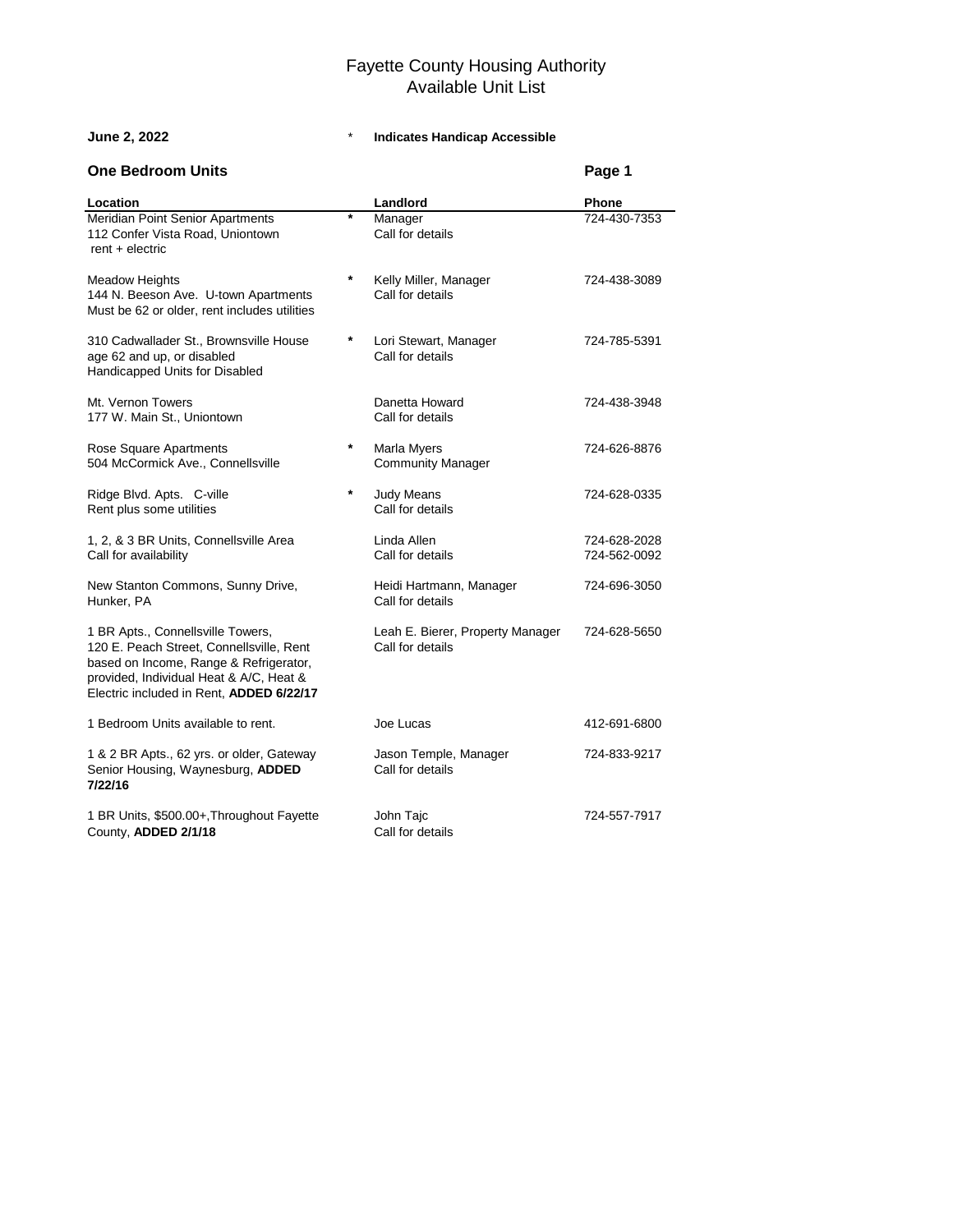# **One Bedroom Unit Page 2**

by Landlord, **ADDED 3/1/2021**

| Location                                                                                                                                                                                                                                              | Landlord                                                     | Phone                        |
|-------------------------------------------------------------------------------------------------------------------------------------------------------------------------------------------------------------------------------------------------------|--------------------------------------------------------------|------------------------------|
| 1 & 2 BR Units, Harris Garden Apts.,<br>143 Brushwood Road, Uniontown, 1 BR -<br>\$675.00; 2 BR - \$750.00, Landlord pays<br>all Utilities, Stove and Refrigerator<br>provided by Landlord, ADDED 11/7/18                                             | Melissa or Josie<br>Call for details                         | 724-438-3605                 |
| 1, 2, 3, and 4 BR Units, Point Marion<br>Area -- <b>ADDED 2/12/19</b>                                                                                                                                                                                 | <b>Bobby Delansky</b><br>Call for details                    | 724-998-5407                 |
| 1 BR Apts., Newly Constructed Iron<br>Bridge Crossings, 5 Market Street,<br>Brownsville, 55 or older \$31,920.00<br>Income Limit for 1 BR, ADDED 2/12/19                                                                                              | Paul Granger<br>Call for details                             | 724-840-9550                 |
| 1 BR Apt., 2nd Floor, 353B Decatur Ave.,<br>Connellsville, \$500.00 plus All Utilities<br>except Gas, Electric Heat, Stove and<br>Refrigerator furnished by Landlord,<br><b>ADDED 7/8/19</b>                                                          | <b>Christine Tinker</b><br>Call for details                  | 724-322-1269                 |
| 1 BR Apt., 147 S. Mt. Vernon Avenue,<br>3rd Floor, Uniontown, \$700.00 + Electric,<br>Electric Heat & A/C is separate meter,<br>Stove and Refrigerator provided by<br>Landlord, Electric must be in Tenant's<br>name, UPDATED 9/21/2020               | Lynn Keller<br>Call for details                              | 724-438-6795                 |
| 1 BR Apt., 609 N. Second St., Apt. B,<br>Connellsville, \$525.00 + All Utilities<br>except Garbage and Sewage, Gas and<br>Electric Heat, Stove and Refrigerator<br>provided by Landlord, Newly Remodeled,<br><b>ADDED 1/14/20</b>                     | Hubie Coleman<br>Call for details                            | 724-323-3833                 |
| 1 BR Apt., 147 S. Mt. Vernon Avenue,<br>Third Floor, Uniontown, \$700.00 +<br>Electric, Landlord pays all other Utilities,<br>Electric Heat and Air Conditioning, Stove,<br>Refrigerator, and Microwave provided by<br>Landlord, ADDED 4/2/20         | Lynn Keller<br>Call for details                              | 724-438-6795                 |
| 1 BR Downstairs Apt., 19 Reppert Blvd.,<br>Uniontown, \$550.00 + Electric, Electric<br>Heat, Stove and Refrigerator provided by<br>Landlord, ADDED 4/3/2020                                                                                           | <b>Holly Dennis</b><br>Call for details<br>Jeff Dennis (Son) | 724-322-3034<br>724-317-8744 |
| 1 BR Duplex, 225 Main Street (Bittner),<br>Dunbar, \$700.00 + All Utilities except<br>Water and Garbage, Septic Tank, Stove,<br>Refrigerator, Dishwasher, and Microwave<br>provided by Landlord, Central Air,<br>Completely Furnished, ADDED 8/1/2020 | John Mongeluzzo<br>Call for details                          | 724-317-6412                 |
| 1 BR Duplex, 95 Connellsville Street,<br>Uniontown, \$700.00, Landlord pays all<br>Utilities, Stove and Refrigerator provided                                                                                                                         | Cheryl Jackson<br>Call for details                           | 724-249-1441                 |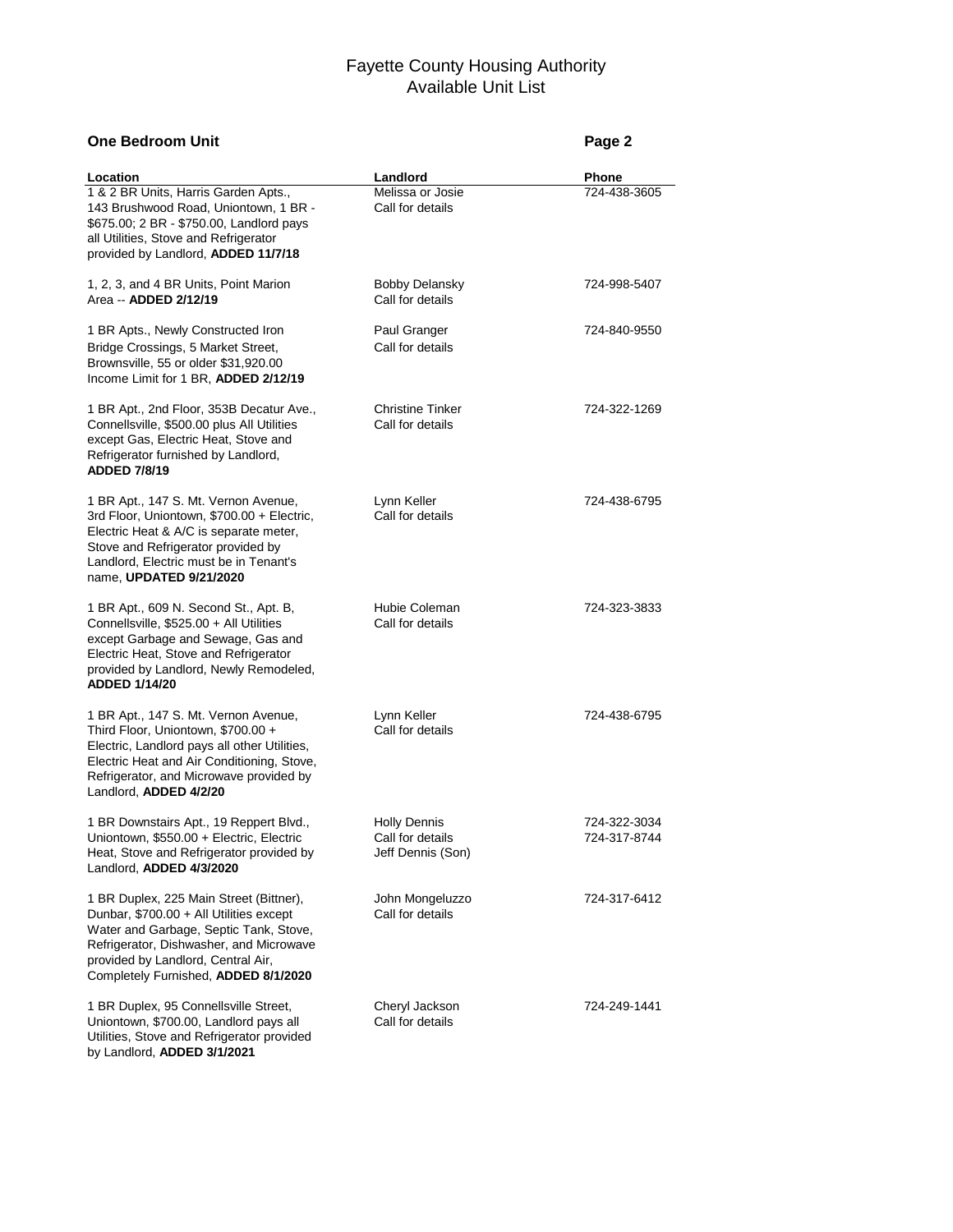| <b>One Bedroom Units</b>                                                                                                                                                                                                                                                                                                        |                                                       | Page 3                       |
|---------------------------------------------------------------------------------------------------------------------------------------------------------------------------------------------------------------------------------------------------------------------------------------------------------------------------------|-------------------------------------------------------|------------------------------|
| Location<br>1 & 2 BR Apts., Fairchance Senior<br>Housing, 120 Fair Street, Fairchance,<br>\$530.00 - \$660.00 plus Gas for Heating,<br>Gas for Hot Water, Electric for Cooking,<br>and Other Electric, Landlord pays Water,                                                                                                     | Landlord<br><b>Brenda Bartock</b><br>Call for details | <b>Phone</b><br>724-550-4143 |
| Sewage and Garbage, Stove and<br>Refrigerator furnished by Landlord, Some<br>Units are handicap accessible, ADDED<br>2/22/2021                                                                                                                                                                                                  |                                                       |                              |
| 1 BR Duplex, 1st Floor, 115 Millview St.,<br>Uniontown, \$650.00 + Electric and Gas,<br>Gas Heat, Handicapped Parking on<br>Street, Off Street Parking, Stove<br>Refrigerator, Microwave and Toaster<br>provided by Landlord, ADDED 7/12/2021                                                                                   | Gregg Hauger<br>Call for details                      | 724-208-3902                 |
| 1 BR Apt., 45 Cycle Avenue, Apt. B,<br>Uniontown, \$750.00 + Electric, Stove,<br>Refrigerator, Stackable Washer & Dryer<br>provided by Landlord, Central Air and<br>Air Conditioners, AVAILABLE 7/15/2021,<br>ADDED 7/12/2021                                                                                                   | Paul Kachur<br>Call for details                       | 724-439-2430                 |
| 1 BR Apt., 90 Easy Street, Uniontown,<br>\$600.00 + All Utilities except Water,<br>Sewage, and Garbage, Stove and<br>Refrigerator furnished by Landlord,<br>ADDED 9/17/2021                                                                                                                                                     | Jerry Valencik<br>Call for details                    | 412-691-1553                 |
| 1 BR Duplex, 129 S. Mt. Vernon Avenue,<br>Uniontown, \$650.00 + Gas, Electric, and<br>Water, Sewage and Garbage paid by<br>Landlord, Stove and Refrigerator provided<br>by Landlord, Gas Heat, Fenced Yard,<br>Carport (1 Space), ADDED 12/22/2021                                                                              | Misty Greer<br>Call for details                       | 724-777-7262                 |
| 1 BR Apt., 413 N. Pittsburgh Street, Unit<br>2C, Connellsville, \$495.00 + Tenant pays<br>Electric, Electric Heat, Water, Sewage,<br>and Garbage paid by Landlord, Stove &<br>Refrigerator provided by Landlord, Fenced<br>Yard, <b>ADDED 1/21/2022</b>                                                                         | Joy Property Investment LLC<br>Call for details       | 724-640-5709                 |
| 1 BR Apt., 129-A S. Mt. Vernon Avenue,<br>Uniontown, \$800.00, which includes Gas,<br>Water, Sewage, and Garbage, Tenant<br>pays Electric, 1st Floor Apt. with<br>Basement and Laundry Hookups, 1 Bath,<br>Includes Refrigerator and Stove, Shared<br>Fence in Back Yard, Shared Carport,<br>Parking in Rear, \$800.00 Security | Misty Greer<br>Call for details                       | 724-777-7262                 |

Deposit, **ADDED 2/8/2022**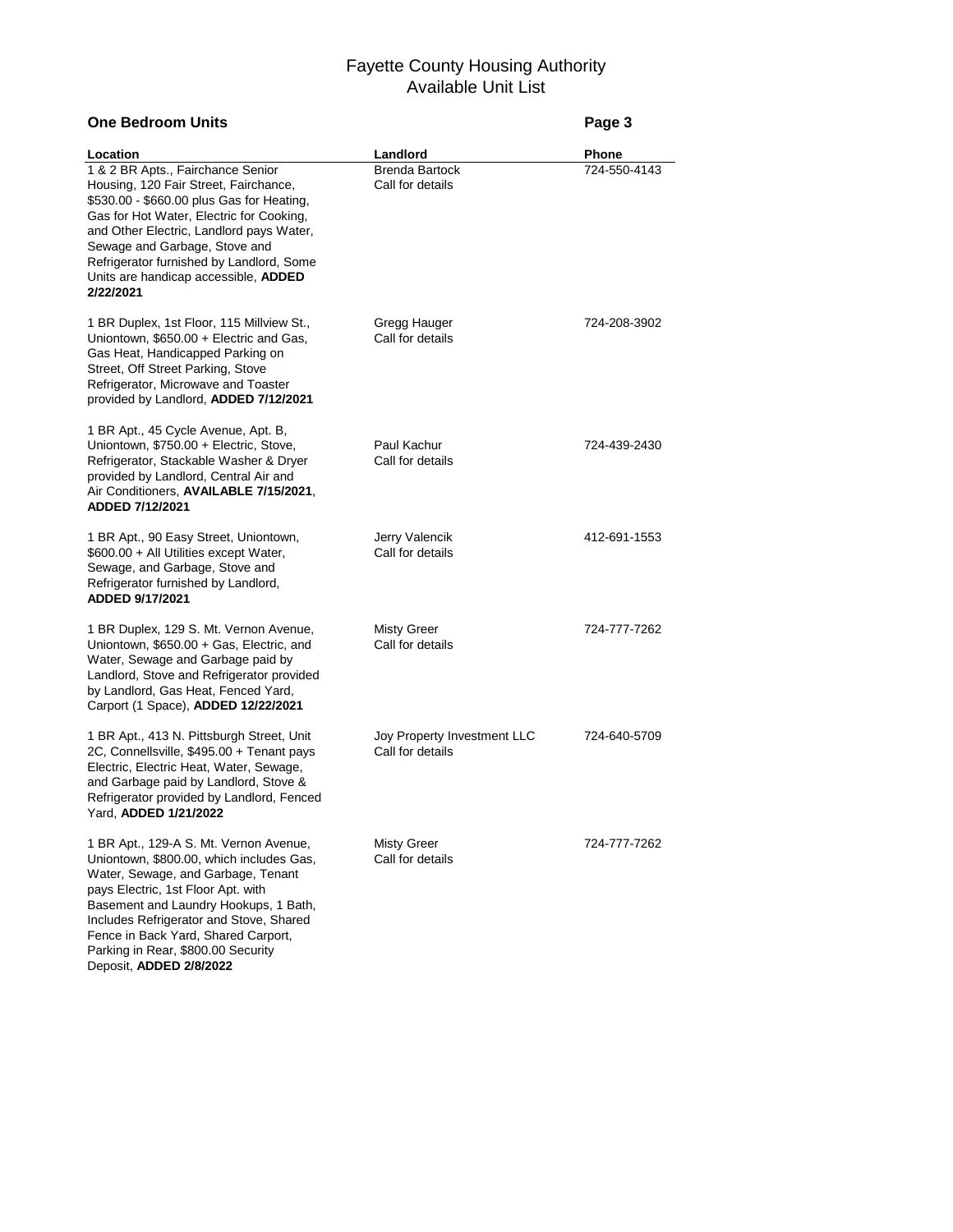### **One Bedroom Unit Page 4**

| Location                                    | Landlord                      | <b>Phone</b> |
|---------------------------------------------|-------------------------------|--------------|
| 1 BR House, 3705 Morgantown Road,           | Lisa Grimm                    | 724-557-2466 |
| Smithfield, \$625.00 + All Utilities except | Call and Leave Message, Calls |              |
| Water and Garbage, Electric Heat, Lawn      | Returned after 5:00 PM.       |              |
| Care provided by Landlord, Laundry Room,    |                               |              |
| Small Attached Garage, Security Deposit     |                               |              |
| \$625.00, NO PETS, ADDED 5/23/2022          |                               |              |
| 1 BR Duplex, 156 Walnut Street,             | Lisa Whited                   | 610-698-8188 |
| Uniontown, \$625.00 + All Utilities except  | Call for details              |              |
| Garbage and Sewage, Gas Heat, Stove         |                               |              |
| and Refrigerator furnished by Landlord,     |                               |              |
| Full, dry Basement with Laundry Hookup,     |                               |              |
| Inside and Outside Excess, Private          |                               |              |
| Parking, Security Deposit of \$625.00       |                               |              |
| required with First Month's Rent,           |                               |              |

**NO PETS, ADDED 6/2/2022**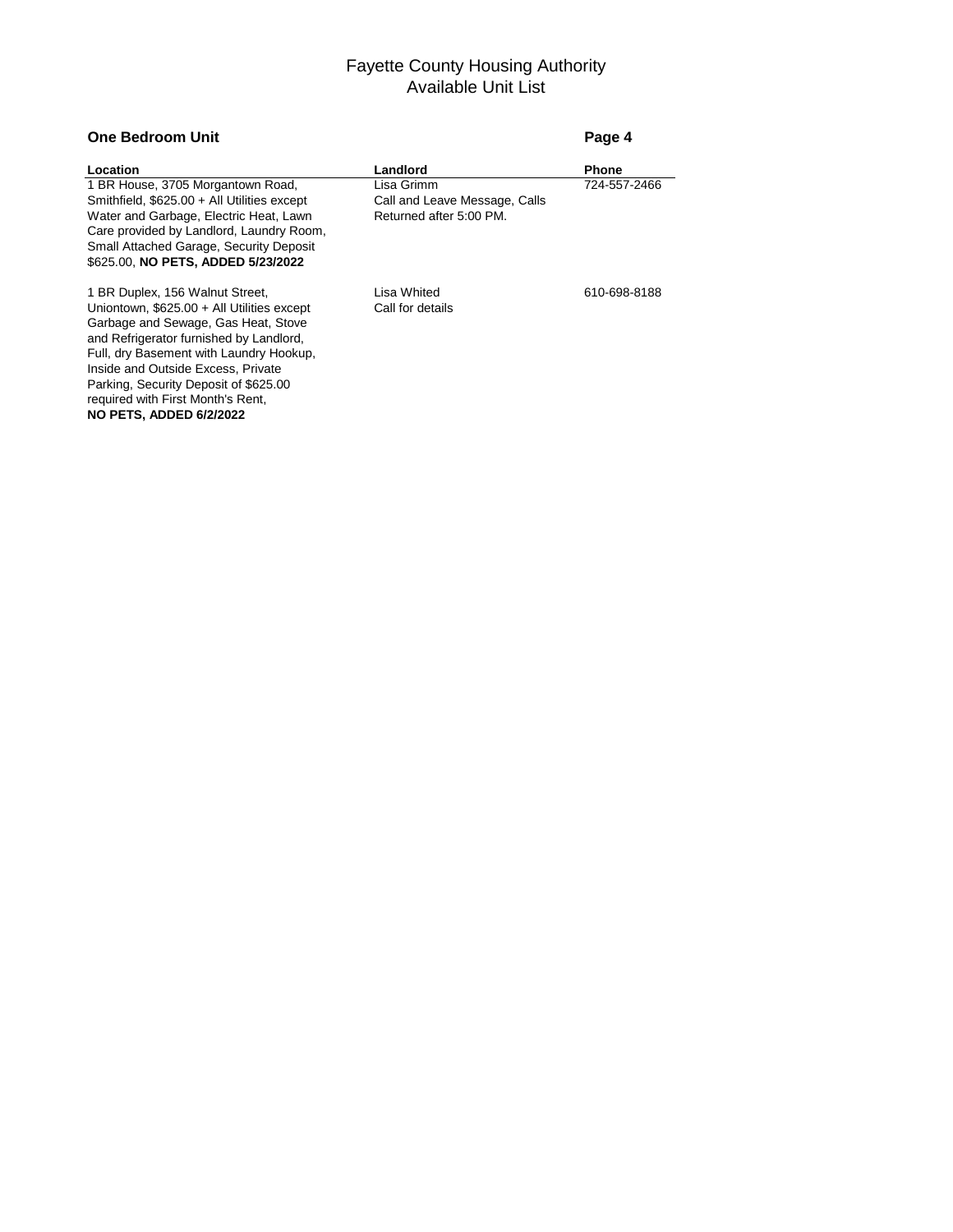Brownsville, All Utilities included, Indoor Parking Garage, Central Air, Dishwasher, Garbage Disposal, Intercom/Security System, Community Room and Lounge, Common Area Coin Operated Washers and Dryers, Wheelchair Lift, Elevator, Supportive Services **(ALSO 20 -- 1 BR**

**APTS., ) ADDED 3/6/18**

| <b>Two Bedroom Units</b>                                                                                                                                                                            |   |                                                    | Page 1       |
|-----------------------------------------------------------------------------------------------------------------------------------------------------------------------------------------------------|---|----------------------------------------------------|--------------|
| Location                                                                                                                                                                                            |   | Landlord                                           | <b>Phone</b> |
| <b>Woodland Hills Townhomes</b><br>600 Sherwood Circle, Connellsville<br>rent $+$ elec. stove & fridge included                                                                                     |   | Julie Toye<br>Call for details                     | 724-628-5310 |
| Meridian Point Senior Apartments<br>112 Confer Vista Rd., Uniontown<br>rent plus electric                                                                                                           | * | Manager<br>Call for details                        | 724-430-7353 |
| Mt. Vernon Towers, 177 W. Main, U-town<br>Start at \$435.00 utilities included                                                                                                                      |   | Danetta Howard<br>many amenities, call for details | 724-438-3948 |
| Rose Square Apartments<br>504 McCormick Ave. Connellsville                                                                                                                                          | * | Marla Myers<br><b>Community Manager</b>            | 724-626-8876 |
| Strickland Estates Smithfield<br>rent + utilities, mobile hm. Indoor pet OK                                                                                                                         |   | Tim or Dorothy<br>Call for details                 | 724-437-4412 |
| 2 & 3 BR Apts., Laurel Estates, North<br>Union Twp., Uniontown -- Rents from<br>\$500.00 per month, plus gas and electric,<br>Washer/Dryer hookups, central heat &<br>AC, new Apts., many amenities |   | Tina Gordon, Manager<br>Call for details           | 724-437-5491 |
| 1, 2, & 3 BR Units, Connellsville Area<br>Call for availability                                                                                                                                     |   | Linda Allen<br>Call for details                    | 724-628-2028 |
| New Stanton Commons, Sunny Drive<br>Hunker, PA                                                                                                                                                      |   | Heidi Hartmann, Manager<br>Call for details        | 724-696-3050 |
| Call for Available Units                                                                                                                                                                            |   | <b>Rusty Mechling</b>                              | 724-438-0237 |
| 2 & 3 Bedroom Units for Rent                                                                                                                                                                        |   | Ron Rush                                           | 724-366-1677 |
| 2 & 3 Bedroom Units for Rent                                                                                                                                                                        |   | Joe Lucas                                          | 412-691-6800 |
| 4 -- 2 BR Apt., Newly Constructed, Iron<br>Bridge Crossings, 5 Market Street,                                                                                                                       | * | Paul Granger<br>Call for details                   | 724-840-9550 |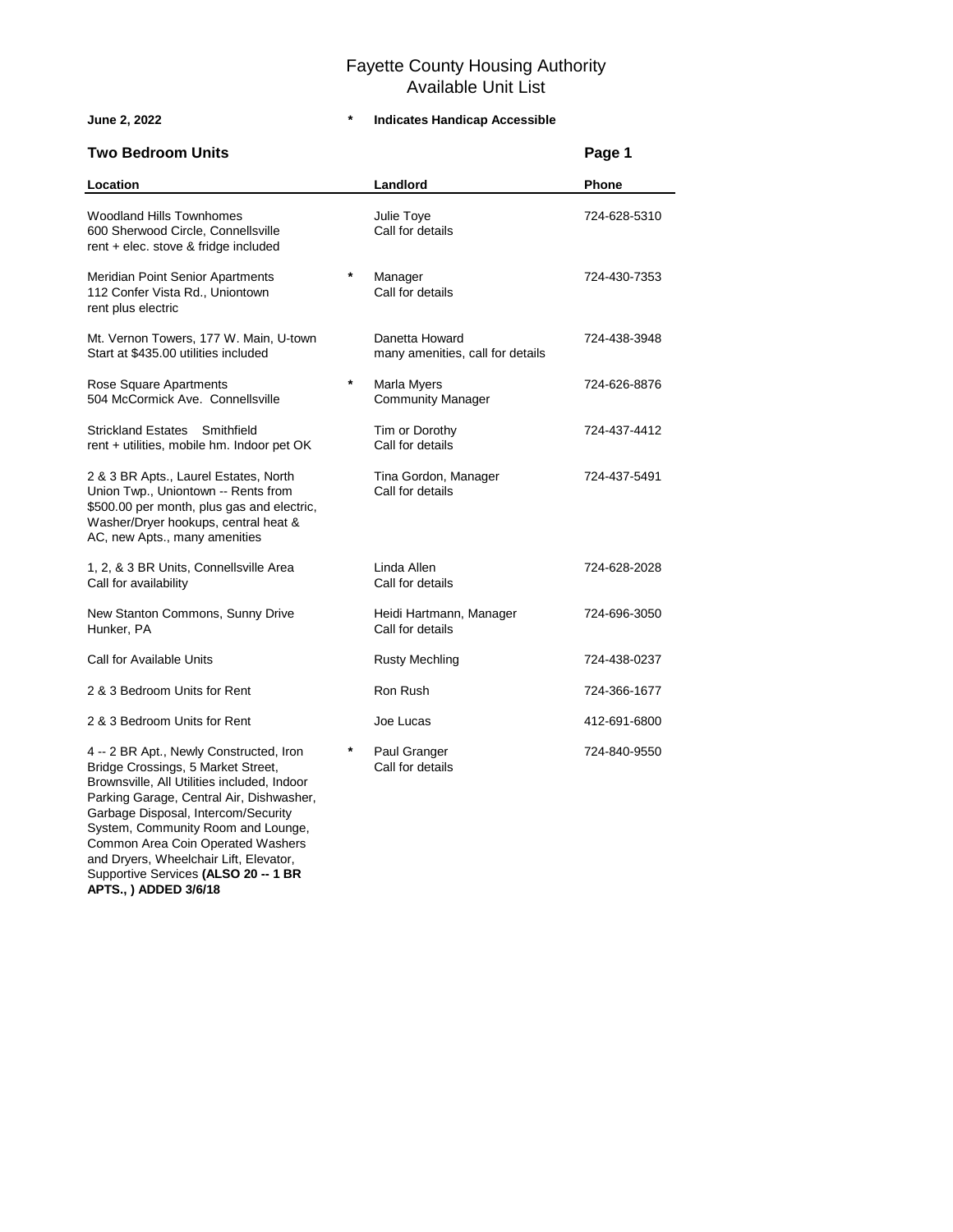### **Two Bedroom Units Page 2**

at ritenourandsonsconstruction@gmail.

com**, ADDED 6/23/2020**

| Location                                                                                                                                                                                                                                                  |   | Landlord                                          | Phone        |
|-----------------------------------------------------------------------------------------------------------------------------------------------------------------------------------------------------------------------------------------------------------|---|---------------------------------------------------|--------------|
| 1 & 2 BR Units, Harris Garden Apts.,<br>143 Brushwood Road, Uniontown, 1 BR -<br>\$675.00; 2 BR - \$750.00; Landlord pays<br>all Utilities, Stove and Refrigerator<br>provided by Landlord, ADDED 11/7/18                                                 |   | Melissa or Josie<br>Call for details              | 724-438-3605 |
| 1 and 2 BR Units, Point Marion Area --<br>ADDED 2/12/19                                                                                                                                                                                                   |   | <b>Bobby Delansky</b><br>Call for details         | 724-998-5407 |
| 2 BR Apt., 147 S. Mt. Vernon Avenue,<br>Uniontown, 2nd Floor, Uniontown School<br>District, \$700.00 + Gas and Electric,<br>Water, Sewage and Garbage paid by<br>Landlord, Refrigerator, Washer and<br>Dryer provided by Landlord, ADDED<br>11/1/19       |   | Lynn Keller<br>Call for details                   | 724-438-6795 |
| 2 BR Mobile Home, 125 Trailer Court<br>Road, Merrittstown, \$450.00 + All<br>Utilities except Garbage and Sewage,<br>Gas Heat, UPDATED 4/14/2021                                                                                                          |   | Kai Zhao<br>Call for details                      | 301-792-8081 |
| 2 BR Mobile Home, 626 Flinn Avenue,<br>Ronco, Oil Heat, \$625.00 + All Utilities<br>except Garbage, Sewage, and Water,<br><b>AVAILABLE 4/1/20, ADDED 3/2/20</b>                                                                                           |   | Hercules Property Rentals LLC<br>Call for details | 724-984-7698 |
| 2 BR Downstairs Apt., 20 Reppert Blvd.,<br>Uniontown, \$600.00 + Electric, Electric<br>Heat, Stove and Refrigerator provided by<br>Landlord, Is installing New Kitchen<br>Cabinets, UPDATED 5/15/20                                                       |   | <b>Holly Dennis</b><br>Call for details           | 724-317-8744 |
| 2 BR Duplex, #30 Johnson St., Republic,<br>\$525.00 + All Utilities except Garbage<br>and Sewage, Handicapped Accessible<br>with Stair Lift, ADDED 4/9/20,<br><b>AVAILABLE JULY 1, 2020</b>                                                               |   | Homer Smith<br>Call for details                   | 724-246-1266 |
| 2 BR House, 2031 Main Street, Cardale,<br>\$875.00 + All Utilities except Garbage<br>and Sewage, Range and Refrigerator<br>provided by Landlord, ADDED 6/1/2020                                                                                           |   | Lou Piccolomini<br>Call for details               | 724-366-2767 |
| 2 BR Duplexes and Apartments, Several<br>Units Available, Some Units \$700.00,<br>plus all Utilities, and some Units are<br>\$750.00, plus all Utilities except Water,<br>Sewage, and Garbage, Some Units are<br>handicapped accessible, Can also contact | * | Chelsea Ritenour<br>Call for more details         | 724-323-5949 |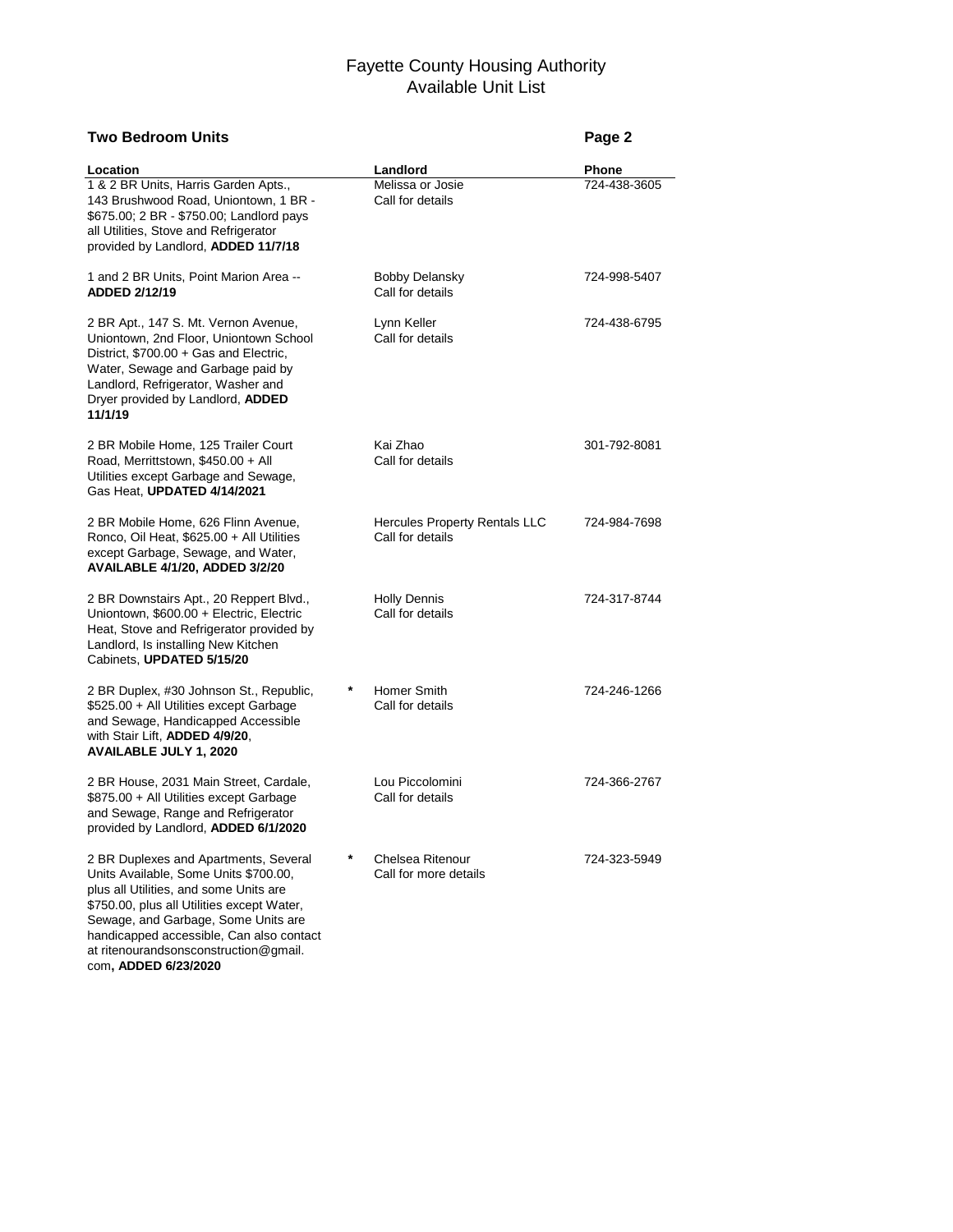### **Two Bedroom Units Page 3**

and Living Room, Central Air, **ADDED**

**3/19/2021**

| Location                                                                                                                                                                                                                                                                                                                                         | Landlord                                    | Phone        |
|--------------------------------------------------------------------------------------------------------------------------------------------------------------------------------------------------------------------------------------------------------------------------------------------------------------------------------------------------|---------------------------------------------|--------------|
| 2 BR Duplex, 253 S. Prospect Street,<br>Connellsville, \$475.00 + Gas, Water, and<br>Garbage, Gas Heat and Cooking, Fenced<br>Yard, ADDED 9/21/2020                                                                                                                                                                                              | Joe Rosenberry<br>Call for details          | 412-582-9623 |
| 2 BR Apts. 2A and 2B, 27 Grant Street,<br>New Salem, \$625.00 + All Utilities except<br>Water, Sewage, and Garbage, Electric<br>Heat, Stove and Refrigerator provided by<br>Landlord, Coin Operated Laundry on Site,<br>ADDED 1/13/2021                                                                                                          | <b>Ben Eicher</b><br>Call for details       | 724-323-3763 |
| 2 OR 3 BR Duplex, 1413 S. Pittsburgh<br>Street, S. Connellsville, \$750.00 + All<br>Utilities except Water, Sewage, and<br>Garbage, Electric Heat paid by Tenant,<br>ADDED 1/25/2021                                                                                                                                                             | Ralph Hollis<br>Call for details            | 724-880-5946 |
| 1 & 2 BR Apts., Fairchance Senior<br>Housing, 120 Fair Street, Fairchance,<br>\$530.00 - \$660.00 plus Gas for Heating,<br>Gas for Hot Water, Electric for Cooking,<br>and Other Electric, Landlord pays Water,<br>Sewage and Garbage, Stove and<br>Refrigerator provided by Landlord. Some<br>Units are handicap accessible. ADDED<br>2/22/2021 | <b>Brenda Bartock</b><br>Call for details   | 724-550-4143 |
| 2 BR Duplex, 14 Agnes Street, Republic,<br>\$650.00 + All Utilities, Stove and<br>Refrigerator provided by Landlord, Two<br>Living Rooms, ADDED 3/3/2021                                                                                                                                                                                         | <b>Shelley Skidmore</b><br>Call for details | 724-984-0070 |
| 2 BR House, 60 Euclid Ave., Uniontown,<br>\$700.00 + All Utilities except Sewage<br>and Garbage, Electric Heat, Stove,<br>Refrigerator, and Washer provided by<br>Landlord, ADDED 3/5/2021                                                                                                                                                       | Cheryl Ritenour<br>Call for details         | 724-570-0676 |
| 2 BR Apt., 195 Derrick Avenue, Apt. 1,<br>Uniontown, \$700.00 + All Utilities except<br>Water, Sewage, and Garbage, Gas Heat,<br>Stove and Refrigerator provided by<br>Landlord, Laundry Room, Kitchen, Bath,                                                                                                                                    | Suzanne DeMarco<br>Call for details         | 724-880-0124 |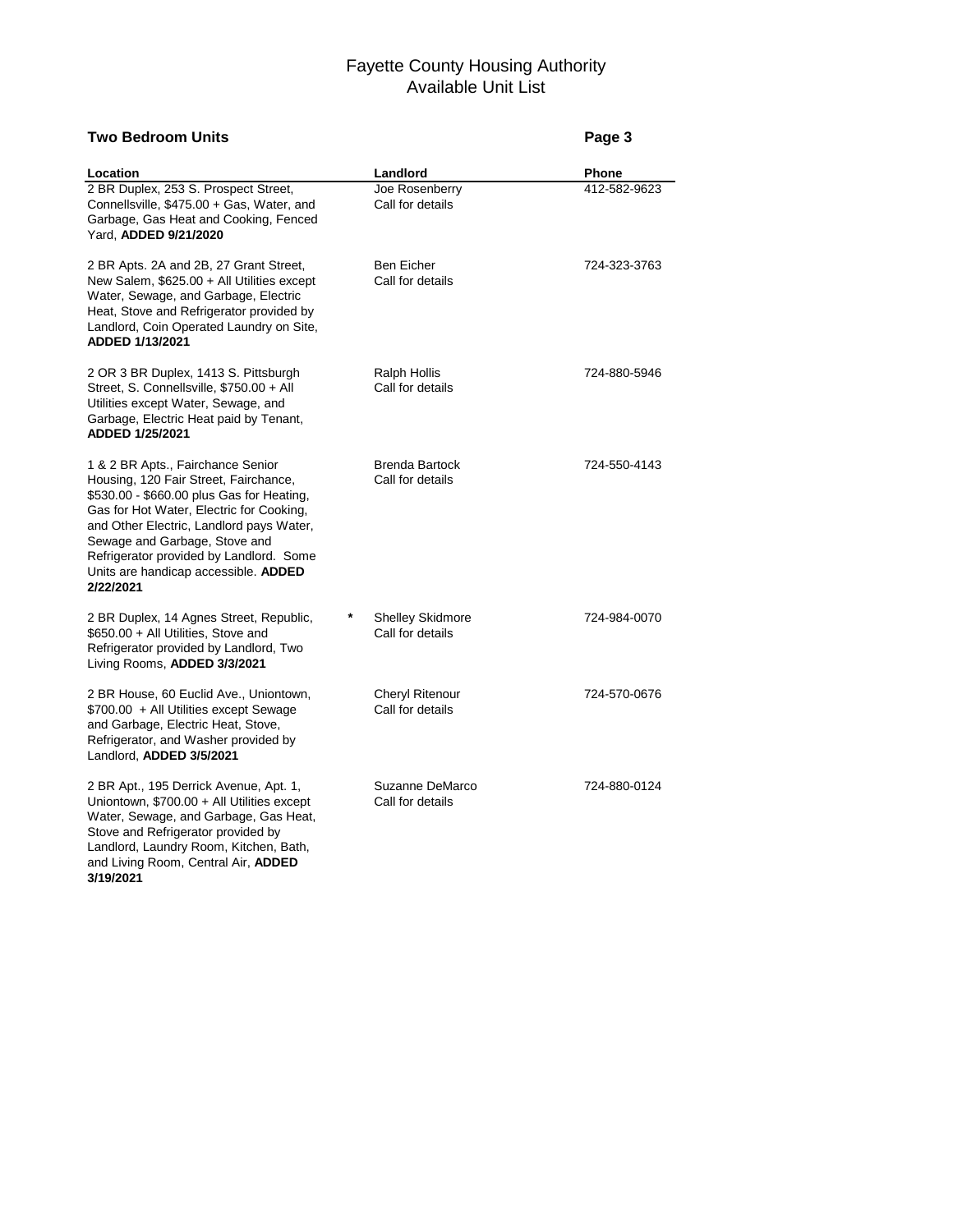| <b>Two Bedroom Units</b>                                                                                                                                                                                                                                                             |                                           | Page 4       |
|--------------------------------------------------------------------------------------------------------------------------------------------------------------------------------------------------------------------------------------------------------------------------------------|-------------------------------------------|--------------|
| Location                                                                                                                                                                                                                                                                             | Landlord                                  | <b>Phone</b> |
| 2 BR House, 340 LaBelle Road, East<br>Millsboro, \$700.00 + All Utilities except<br>Water and Sewage, Has Septic Tank,<br>Stove and Refrigerator provided by<br>Landlord, 36" doors, 4" step into house,<br>Bungalow with Central Air, Washer, Dryer,<br>Dishwasher, ADDED 3/25/2021 | Jason Hatfield<br>Call for details        | 724-984-3827 |
| 2 BR House, 177 Varsity Road,<br>Masontown, \$700.00 + All Utilities except<br>Water, Sewage, and Garbage, Stove and<br>Refrigerator provided by Landlord, Outside<br>Shed, Gas Heat, ADDED 4/22/2021                                                                                | <b>Tracey Hackney</b><br>Call for details | 724-984-0041 |
| 2 BR Duplex (Upstairs Unit), 481<br>Braddock Avenue, Uniontown, \$700.00,<br>Ceramic Top Range and Refrigerator<br>provided by Landlord, Air Conditioning,<br>Dishwasher, Ice Maker, Garage, Washer<br>and Dryer Hookup shared with 1st Floor<br>Unit, ADDED 6/2/2021                | Lynn Keller<br>Call for details           | 724-438-6795 |
| 2 BR Mobile Home, 266 Hope Hollow Rd.,<br>Lake Lynn, \$650.00 + All Utilities, Oil<br>Heat, Stove provided by Landlord,<br>Pavilion for 2 Cars, AVAILABLE 8/1/2021,<br>ADDED 7/12/2021                                                                                               | Larry Carr<br>Call for details            | 724-912-9672 |
| 2 BR Duplex, 40B Main Street,<br>McClellandtown, \$650.00 + All Utilities<br>except Sewage and Water, Stove and<br>Refrigerator provided by Landlord, Central<br>Air, AVAILABLE 8/25/2021, ADDED<br>7/19/2021                                                                        | Michael Bradley<br>Call for details       | 724-710-2795 |
| 2 BR Duplex, 640 Coolspring Street,<br>Hopwood, \$650.00 + All Utilities except<br>Water, Sewage, and Garbage, Gas Heat,<br>ADDED 7/21/2021                                                                                                                                          | Chris Johnson<br>Call for details         | 724-323-5795 |
| 2 BR Duplex, 115 Cottage Avenue (North),<br>Connellsville, \$600.00 + All Utilities<br>except Sewage and Garbage, Gas Heat,<br>Fenced Yard, <b>AVAILABLE 9/1/2021</b> ,<br><b>ADDED 8/5/2021</b>                                                                                     | <b>Tom Karpiak</b><br>Call for details    | 724-970-7590 |
| 2 BR Mobile Home, 431 Rear Reidmore<br>Road, Connellsville, \$600.00 + All Utilities<br>except Garbage and Sewage, Electric<br>Heat, ADDED 8/10/2021                                                                                                                                 | Ronald Burnsworth<br>Call for details     | 724-320-6800 |
| 2 BR House, 342 Brown Street, Everson,<br>\$600.00 + All Utilities, Oil Heat, Stove.<br>Refrigerator and Dishwasher provided by<br>Landlord, AVAILABLE 12/1/2021, ADDED<br>11/1/2021                                                                                                 | Jeffrey Gallo<br>Call for details         | 724-626-9952 |
| 2 BR Apt., 69 Lawn Avenue, Apt. 5,<br>Uniontown, \$850.00, All Utilities paid by<br>Landlord, Gas Heat, ADDED 11/9/2021                                                                                                                                                              | <b>Phil Varndell</b><br>Call for details  | 724-322-2247 |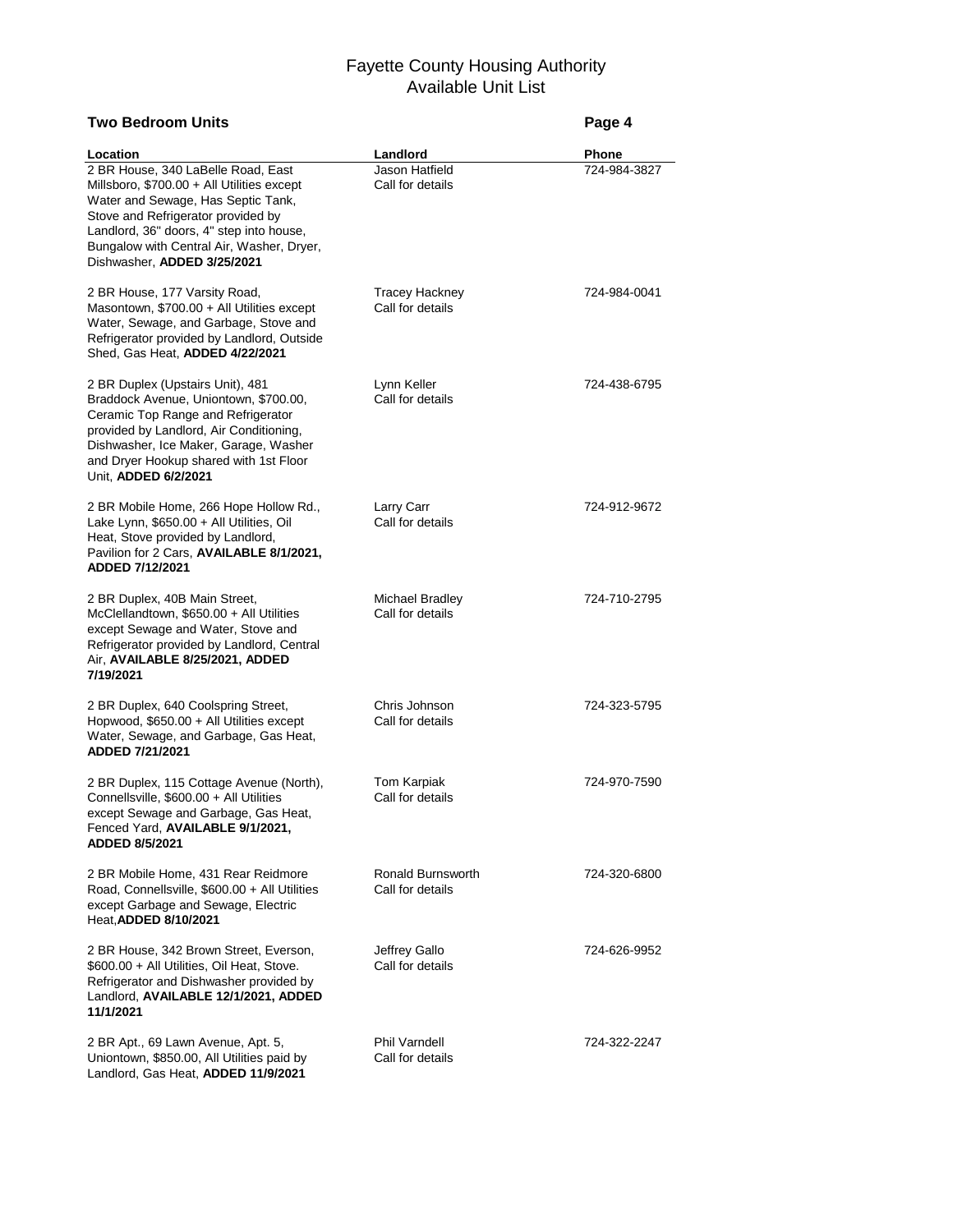| Two Bedroom Unit                                                                                                                                                                                                                                                                                                |                                                                    | Page 5       |
|-----------------------------------------------------------------------------------------------------------------------------------------------------------------------------------------------------------------------------------------------------------------------------------------------------------------|--------------------------------------------------------------------|--------------|
| Location                                                                                                                                                                                                                                                                                                        | Landlord                                                           | Phone        |
| 2 BR Duplex, 1099B National Pike,<br>Uniontown, \$650.00 + All Utilities except<br>Sewage and Garbage, Electric Heat,<br>ADDED 11/9/2021                                                                                                                                                                        | <b>Phil Varndell</b><br>Call for details                           | 724-322-2247 |
| 2 BR House, 152 Hays Road, Uniontown,<br>\$650.00 + All Utilities, One Floor,<br>ADDED 11/16/2021                                                                                                                                                                                                               | <b>Edith Martin</b><br>Call for details                            | 724-322-9206 |
| 2 BR Duplex, 93 West Church Street,<br>Fairchance, \$650.00 + Gas and Electric,<br>Water, Sewage and Garbage paid by<br>Landlord, Stove and Refrigerator, Washer<br>and Dryer furnished by Landlord, ADDED<br>11/19/2021                                                                                        | James McDonough<br>Call for details                                | 724-880-0884 |
| 2 BR Duplex, 220 Main Street, Dunbar,<br>\$675.00, Oil Heat, Tenant pays Oil,<br>Electric, and Water, Stove and<br>Refrigerator provided by Landlord, Central<br>Air, Garage, ADDED 12/16/2021                                                                                                                  | Ken Dillinger<br>Call for details                                  | 724-562-2076 |
| 2 BR Duplex, 638A Flinn Avenue, Ronco,<br>\$650.00, Gas Heat, Tenant pays, Gas,<br>Electric, and Water, Landlord pays<br>Sewage and Garbage, 1 Bathroom,<br>ADDED 1/21/2022                                                                                                                                     | <b>Hercules Property Rentals LLC</b><br>Call for details           | 724-984-7698 |
| 2 BR House, 252 Cottage Avenue,<br>Lemont Furnace, \$674.00, Oil Heat,<br>Tenant pays Oil and Electric, Landlord<br>pays Water, Sewage and Garbage,<br>AVAILABLE 3/2022; ADDED 2/23/2022                                                                                                                        | John Stepanik<br>Call for details                                  | 724-570-3528 |
| 2 BR Duplex, 554 Sixth Street, Hibbs,<br>\$600.00 + All Utilities, Easy Access into<br>Unit, NO PETS, NO SMOKING, ADDED<br>2/23/2022                                                                                                                                                                            | Joann Heffren<br>Call for details                                  | 724-246-2514 |
| 2 BR Mobile Home, 622 Flynn Avenue,<br>Ronco, $$625.00 + All Utility except$<br>Sewage and Garbage, Oil Heat, 2 Baths,<br>Dryer, Dishwasher, Garbage Disposal,<br>Central Air, Garage, Albert Gallatin<br>School District, ADDED 6/2/2022, TO<br><b>RECEIVE AN APPLICATION, EMAIL</b><br>tburden1226@gmail.com. | <b>Hercules Property Rentals</b><br>Contact by email listed in Ad. | 724-984-7698 |
| 2 BR Duplex, 638 Flynn Avenue, Ronco,<br>\$625.00 + All Utilities except Sewage<br>and Garbage, Gas Heat, 1 Bath, Washer,<br>Albert Gallatin School District, ADDED<br>6/2/2022, TO RECEIVE AN<br><b>APPLICATION, EMAIL</b>                                                                                     | <b>Hercules Property Rentals</b><br>Contact by email listed in Ad. | 724-984-7698 |

[tburden1226@gmail.com.](mailto:tburden1226@gmail.com.)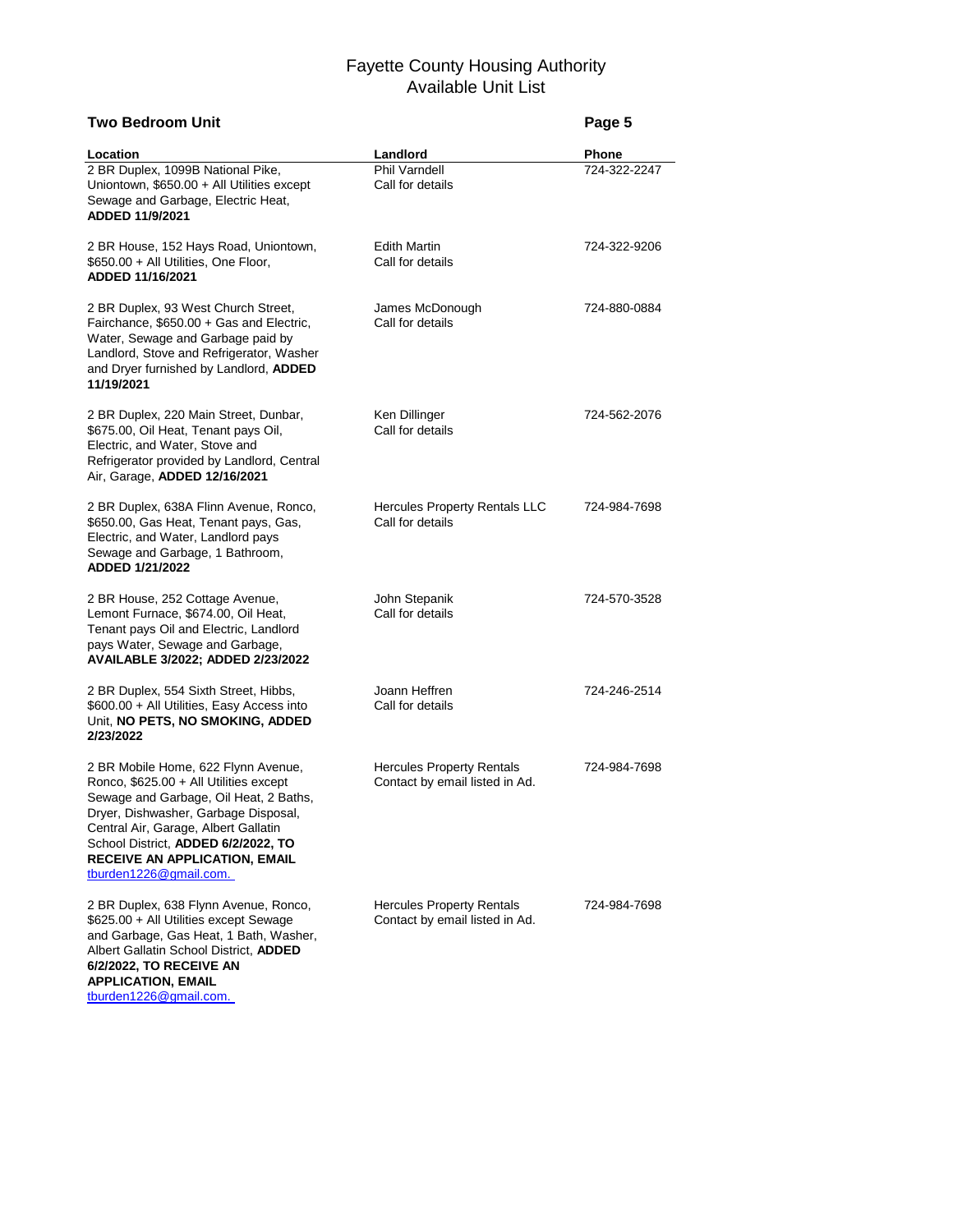**2/8/2022**

| <b>Three Bedroom Units</b>                                                                                                                                                                                                                 |                                               | Page 1       |
|--------------------------------------------------------------------------------------------------------------------------------------------------------------------------------------------------------------------------------------------|-----------------------------------------------|--------------|
| Location                                                                                                                                                                                                                                   | Landlord                                      | <b>Phone</b> |
| Strickland Estates Smithfield<br>rent plus utilities<br>mobile homes                                                                                                                                                                       | Tim or Dorothy<br>Call for details            | 724-437-4412 |
| 1, 2, & 3 BR Units, Connellsville Area<br>Call for availability                                                                                                                                                                            | Linda Allen<br>Call for details               | 724-628-2028 |
| 2 & 3 BR Apts., Laurel Estates, North<br>Union Twp., Uniontown -- Rents from<br>\$500.00 per month, plus gas and electric,<br>Washer/Dryer hookups, central heat &<br>AC, new Apts., many amenities                                        | Tina Gordon, Manager<br>Call for details      | 724-437-5491 |
| New Stanton Commons, Sunny Drive,<br>Hunker, PA                                                                                                                                                                                            | Heidi Hartmann, Manager<br>Call for details   | 724-696-3050 |
| 3 & 4 BR Newly Constructed Homes,<br>Uniontown Family Homes, Uniontown<br>Area, Call for details, ADDED 6/1/16                                                                                                                             | Jamie Ulery, Site Manager<br>Call for details | 724-550-4029 |
| 3 BR Units, \$600.00 & Up, Throughout<br>Fayette County, ADDED 2/1/18                                                                                                                                                                      | John Tajc<br>Call for details                 | 724-557-7917 |
| 1, 2, 3, and 4 BR Units, Point Marion<br>Area -- ADDED 2/12/19                                                                                                                                                                             | <b>Bobby Delansky</b><br>Call for details     | 724-998-5407 |
| 3 BR House, 521 Collier Road,<br>Uniontown, \$950.00 + All Utilities except<br>Water, Sewage and Garbage, Electric<br>Heat, Washer and Dryer and Dishwasher<br>provided by Landlord, ADDED 4/3/20                                          | Tia McClelland<br>Call for details            | 724-880-2819 |
| 3 BR House, 102 Liberty St., Uniontown,<br>\$650.00 + All Utilities except Sewage and<br>Garbage, Gas Boiler Heat, Stove furnished<br>by Landlord, Basement, ADDED 5/26/20                                                                 | Delmar Lowry<br>Call for details              | 724-366-4098 |
| 2 & 3 Bedroom Units for Rent                                                                                                                                                                                                               | Ron Rush                                      | 734-366-1677 |
| 3 BR Duplex, 109 W. Washington Ave.,<br>Connellsville, \$750.00 + All Utilities<br>except Garbage and Sewage, Gas Heat,<br>Washer & Dryer Hookup in Basement,<br>NO PETS, READY JULY 15, 2020,<br><b>ADDED 7/1/2020</b>                    | Vicki McClain<br>Call for details             | 724-984-6938 |
| 3 BR Mobile Home, 1005 Old Lake Lynn<br>Road, Lake Lynn, \$950.00 + All Utilities<br>except Water, Sewage, and Garbage,<br>Range and Refrigerator provided by<br>Landlord, Electric Heat, Septic Tank,<br>Garbage Disposal, ADDED 9/8/2020 | <b>Shelley Skidmore</b><br>Call for details   | 724-984-0070 |
| 3 BR House, 67 Collins Ave., Uniontown,<br>1 Bath, \$850.00 + Tenant pays Gas,<br>Electric, and Water, Large Back Yard,<br>Large Front Porch, Basement with<br>Laundry Hookups, \$850.00 Security<br>Deposit, AVAILABLE 3/1/2022, ADDED    | <b>Misty Greer</b><br>Call for details        | 724-777-7262 |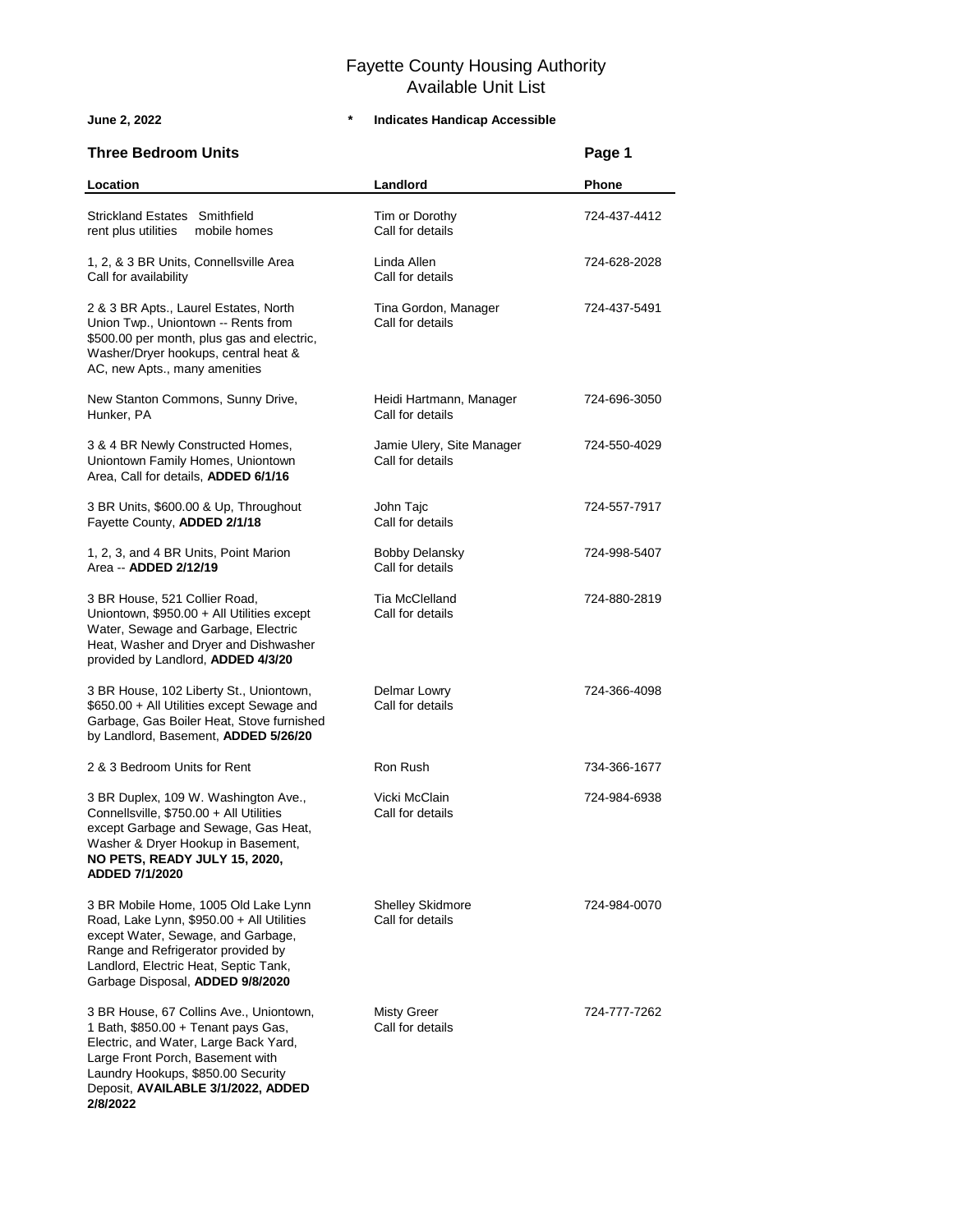| <b>Three Bedroom Units</b><br>Location                                                                                                                                                                                           | Landlord                                        | Page 2<br>Phone              |
|----------------------------------------------------------------------------------------------------------------------------------------------------------------------------------------------------------------------------------|-------------------------------------------------|------------------------------|
| 3 BR Apt., 1421 Sheridan Avenue, Apt. A,<br>Brownsville, \$650.00 + All Utilities except<br>Water, Garbage and Sewage, Gas Heat,<br>Dishwasher, ADDED 12/1/2020                                                                  | Kaylynn Wellington<br>Call for details          | 724-963-8753                 |
| 3 BR Mobile Home, 309 Hoke Road,<br>Mt. Pleasant, \$750.00 + All Utilities<br>except Water and Garbage, Septic Tank,<br>Oil Heat, Stove and Refrigerator provided<br>by Landlord, ADDED 12/1/2020                                | Timothy & Kristine Zufall<br>Call for details   | 724-689-6355                 |
| 3 BR Duplex, 109 W. Washington Ave.,<br>Connellsville, \$825.00 + All Utilities<br>except Garbage and Sewage, 1st Floor<br>Laundry, NO PETS, NO SMOKING,<br>AVAILABLE 2/1/2021, ADDED 12/8/2020                                  | Vickie McClain<br>Call for details              | 724-984-6938                 |
| 3 BR Duplex, 53 Steele Street, Republic,<br>\$700.00 + All Utilities except Water,<br>Sewage, and Garbage, Gas Heat,<br>ADDED 1/13/2021                                                                                          | Mark Capan<br>Call for details                  | 724-366-7160<br>724-245-8386 |
| 3 BR House, 416 S. Eighth Street,<br>Connellsville, \$650.00 + All Utilities<br>except Sewage and Garbage, Gas Heat,<br>ADDED 1/13/2021                                                                                          | <b>Charles Hampshire</b><br>Call for details    | 724-570-3394                 |
| 3 BR Duplex, 9 North Ave., Uniontown,<br>\$700.00 + All Utilities except Water and<br>Garbage, Gas Heat, Stove and<br>Refrigerator provided by Landlord, NO<br>PETS, NO SMOKING, WASHER/DRYER<br><b>HOOKUPS, ADDED 1/13/2021</b> | <b>Ben Eicher</b><br>Call for details           | 724-323-3763                 |
| 2 or 3 BR Duplex, 1413 S. Pittsburgh<br>Street, S. Connellsville, \$750.00 + All<br>Utilities except Water, Sewage, and<br>Garbage, Electric Heat paid by Tenant,<br>ADDED 1/25/2021                                             | Ralph Hollis<br>Call for details                | 724-880-5946                 |
| 3 BR House, 436 Brown Street, Everson,<br>\$750.00 + Gas and Electric, Gas Heat,<br>Washer provided by Landlord, ADDED<br>6/2/2021                                                                                               | Guido Evangelista<br>Call for details           | 917-704-8316                 |
| 3 BR Mobile Home, 13 Shellie Street,<br>Uniontown, \$925.00 + All Utilities except<br>Water, Garbage, and Sewage, Propane<br>Heat, Stove and Refrigerator furnished by<br>Landlord, ADDED 6/28/2021                              | Sima PA LLC (Shawn Summers)<br>Call for details | 304-292-5232                 |
| 3 BR Duplex, 621 Meadow St., Ronco,<br>\$750.00 + All Utilities except Garbage<br>and Sewage, Stove, Refrigerator, Washer<br>and Dryer provided by Landlord, Central<br>Air, ADDED 7/19/2021                                     | Myron Moore<br>Call for details                 | 724-802-3730                 |
| 3 BR House, 2019 Railroad St., Cardale,<br>\$800.00 + All Utilities except Sewage &<br>Garbage, Gas Heat, Fenced Yard,<br>NO PETS, ADDED 8/6/2021, AVAILABLE<br>9/1/2021                                                         | Eugene Grooms<br>Call for details               | 724-322-8142                 |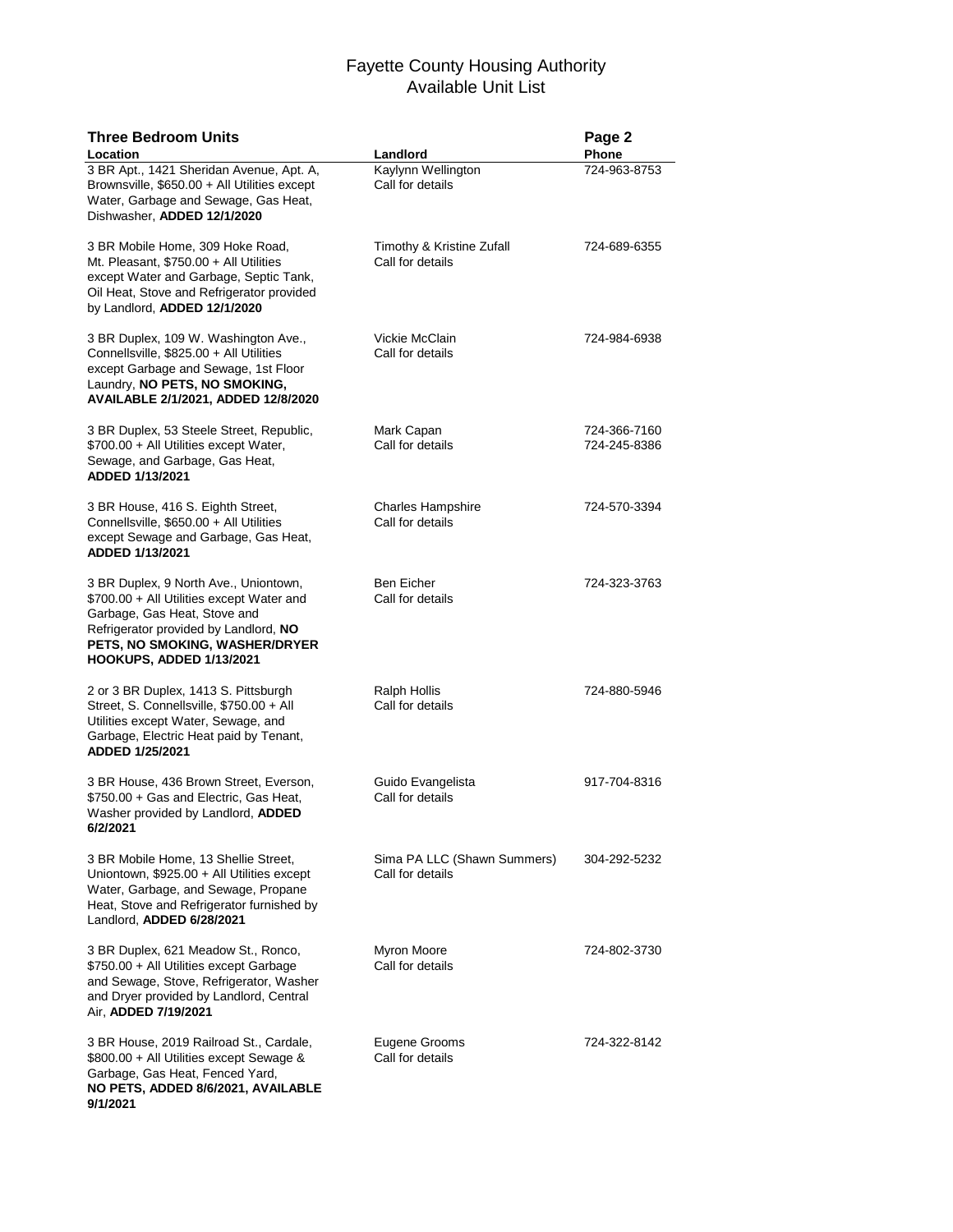| <b>Three Bedroom Units</b>                                                                                                                                                                                                                                                                                |                                               | Page 3                       |
|-----------------------------------------------------------------------------------------------------------------------------------------------------------------------------------------------------------------------------------------------------------------------------------------------------------|-----------------------------------------------|------------------------------|
| Location                                                                                                                                                                                                                                                                                                  | Landlord                                      | Phone                        |
| 3 BR House, 807 N. Pittsburgh Street,<br>Connellsville, \$750.00 + All Utilities<br>except Garbage, Electric Heat, Stove<br>furnished by Landlord, ADDED 9/17/2021                                                                                                                                        | <b>Tom Phillips</b><br>Call for details       | 421-589-1644                 |
| 3 BR House, 59 Gilmore St., Uniontown,<br>\$1,000.00 + All Utilities, Gas Heat, Stove,<br>Refrigerator, Washer, Dishwasher,<br>Garbage Disposal provided by Landlord,<br>Central Air, Fenced Yard, ADDED<br>9/29/2021                                                                                     | <b>Christopher Goisse</b><br>Call for details | 724-984-8645                 |
| 3 BR House, 204 Broadway, Brownsville,<br>\$775.00 + All Utilities, Gas Heat, 1 1/2<br>Baths, 1st Floor Laundry, AVAILABLE<br>11/8/2021, ADDED 11/1/2021                                                                                                                                                  | Denise Michaux<br>Call for details            | 240-876-5431                 |
| 3 BR House, 205 Pulaski Street,<br>Connellsville, \$775.00 + All Utilities, Gas<br>Heat, Refrigerator and Dishwasher<br>provided by Landlord, AVAILABLE<br>11/15/2021, ADDED 11/1/2021                                                                                                                    | Robert Renze<br>Call for details              | 724-797-5098                 |
| 3 BR Duplex, 284 Main Street, Oliver,<br>\$800.00 + All Utilities except Sewage &<br>Garbage, Oil Heat, AVAILABLE<br>12/1/2021, ADDED 11/9/2021                                                                                                                                                           | John Stepanik<br>Call for details             | 724-557-4213<br>724-570-3528 |
| 3 BR House, 81 Mifflin Ave., Uniontown,<br>\$850.00 + Gas, Electric and Water,<br>Sewage & Garbage paid by Landlord,<br>Gas and Electric Heat, Stove,<br>Refrigerator, Washer, Dryer, and<br>Dishwasher provided by Landlord,<br>ADDED 11/10/2021, UPDATED 11/29/21                                       | <b>Todd Wallace</b><br>Call for details       | 914-406-2089                 |
| 3 BR House, 59 Madison Avenue,<br>Uniontown, \$850.00 + All Utilities except<br>Water and Sewage, which is paid by<br>Landlord, ADDED 11/19/2021                                                                                                                                                          | Erica Mickens<br>Call for details             | 724-557-9126                 |
| 3 BR House, 120 N. Sixth Street,<br>Connellsville, \$945.00 + Gas and Electric,<br>Water, Sewage, and Garbage paid by<br>Landlord, Stove & Refrigerator provided by<br>Landlord, 2 Bathrooms, Washer & Dryer,<br>Central Air, Gas Heat, 2-Car Garage,<br>AVAILABLE NOW, ADDED 1/12/2022                   | Michael Bradley<br>Call for details           | 724-710-2795                 |
| 3 BR Apt., 129-B S. Mt. Vernon Avenue,<br>Uniontown, \$950.00, Includes Gas, Water,<br>Sewage, and Garbage, Tenant pays<br>Electric, 2 Level, 1 Bath Apt. with Laundry<br>Hookup in Kitchen, Includes Stove and<br>Refrigerator, Shared Fenced In Back Yard,<br>Shared Carport, Parking in Rear, \$950.00 | Misty Greer<br>Call for details               | 724-777-7262                 |

Security Deposit, **AVAILABLE 3/1/2022, ADDED 2/8/2022**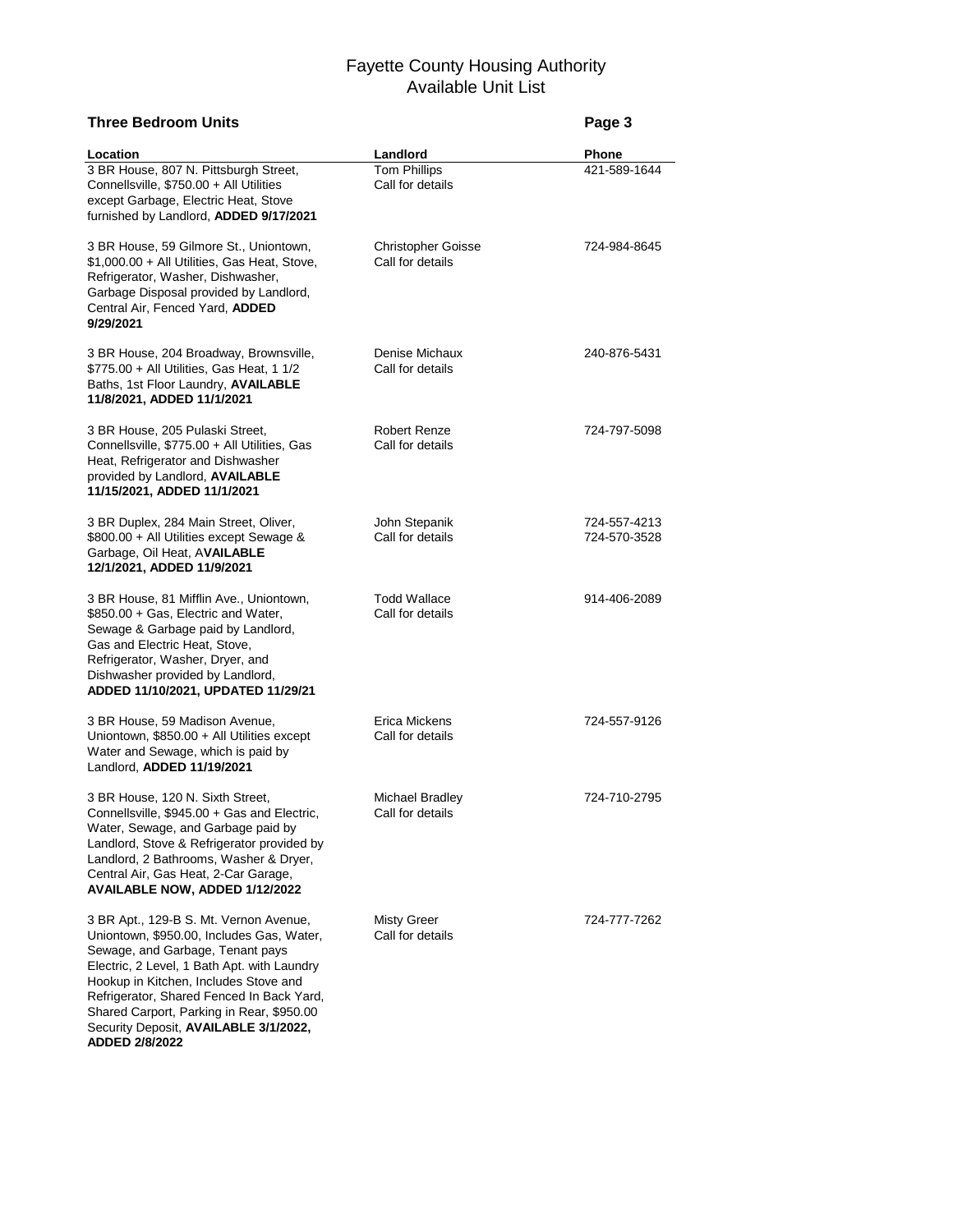| <b>Three Bedroom Units</b>                                                                                                                                                  | Page 4                            |              |
|-----------------------------------------------------------------------------------------------------------------------------------------------------------------------------|-----------------------------------|--------------|
| Location                                                                                                                                                                    | Landlord                          | <b>Phone</b> |
| 3 BR House, 140 Searight Avenue,<br>Uniontown, \$750.00 + All Utilities, Gas<br>Hot Water Heat, Nice Back Yard,<br>NO PETS, AVAILABLE NOW, ADDED<br>4/1/2022                | Anita Shepler<br>Call for details | 724-984-1231 |
| 3 BR Duplex, 290 Main Street, Oliver,<br>\$825.00 + All Utilities except Sewage &<br>Garbage, Oil Heat, Newly Painted, New<br>Windows, Carport, NO PETS, ADDED<br>4/21/2022 | John Stepanik<br>Call for details | 724-570-3528 |
| 3 BR House, 416 Green St., Brownsville,<br>$$1,000.00 + Al$ Utilities, Gas Heat, Stove<br>and Refrigerator provided by Landlord,<br>ADDED 4/21/2022                         | Kiran Khedikar<br>Cal for details | 443-204-6148 |